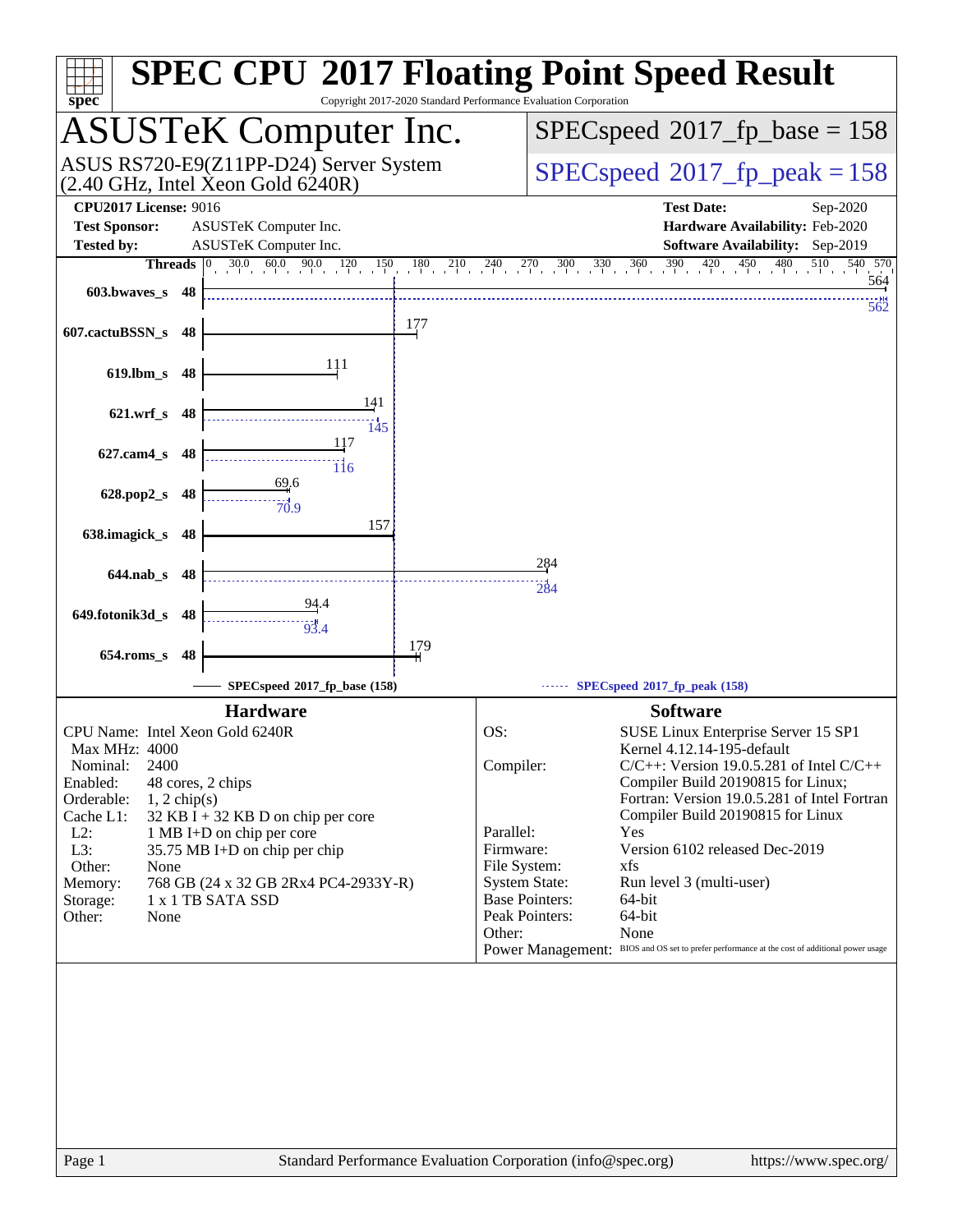

Copyright 2017-2020 Standard Performance Evaluation Corporation

## ASUSTeK Computer Inc.

 $(2.40 \text{ GHz}, \text{Intel } \hat{\text{X}}$ con Gold 6240R) ASUS RS720-E9(Z11PP-D24) Server System  $SPEC speed@2017$  fp\_peak = 158

[SPECspeed](http://www.spec.org/auto/cpu2017/Docs/result-fields.html#SPECspeed2017fpbase)<sup>®</sup>2017 fp base = 158

**[Test Sponsor:](http://www.spec.org/auto/cpu2017/Docs/result-fields.html#TestSponsor)** ASUSTeK Computer Inc. **[Hardware Availability:](http://www.spec.org/auto/cpu2017/Docs/result-fields.html#HardwareAvailability)** Feb-2020

**[CPU2017 License:](http://www.spec.org/auto/cpu2017/Docs/result-fields.html#CPU2017License)** 9016 **[Test Date:](http://www.spec.org/auto/cpu2017/Docs/result-fields.html#TestDate)** Sep-2020 **[Tested by:](http://www.spec.org/auto/cpu2017/Docs/result-fields.html#Testedby)** ASUSTeK Computer Inc. **[Software Availability:](http://www.spec.org/auto/cpu2017/Docs/result-fields.html#SoftwareAvailability)** Sep-2019

### **[Results Table](http://www.spec.org/auto/cpu2017/Docs/result-fields.html#ResultsTable)**

|                          |                |                |       | <b>Base</b>    |       |                |            |                |                   |              | <b>Peak</b>    |              |                |              |
|--------------------------|----------------|----------------|-------|----------------|-------|----------------|------------|----------------|-------------------|--------------|----------------|--------------|----------------|--------------|
| <b>Benchmark</b>         | <b>Threads</b> | <b>Seconds</b> | Ratio | <b>Seconds</b> | Ratio | <b>Seconds</b> | Ratio      | <b>Threads</b> | <b>Seconds</b>    | <b>Ratio</b> | <b>Seconds</b> | <b>Ratio</b> | <b>Seconds</b> | <b>Ratio</b> |
| 603.bwayes s             | 48             | 105            | 563   | 105            | 564   | 105            | 564        | 48             | $\underline{105}$ | 562          | 105            | 560          | 104            | 565          |
| 607.cactuBSSN s          | 48             | 94.4           | 177   | 94.4           | 177   | 94.2           | 177        | 48             | 94.4              | 177          | 94.4           | 177          | 94.2           | 177          |
| $619.1$ bm s             | 48             | 47.4           | 111   | 47.3           | 111   | 47.3           | 111        | 48             | 47.4              | 111          | 47.3           | 111          | 47.3           | <b>111</b>   |
| $621.wrf$ s              | 48             | 93.8           | 141   | 93.6           | 141   | 93.5           | 141        | 48             | 91.5              | 145          | 91.3           | 145          | 91.7           | 144          |
| $627$ .cam $4 \text{ s}$ | 48             | 75.9           | 117   | 76.1           | 116   | 76.0           | <u>117</u> | 48             | 76.3              | <b>116</b>   | 76.1           | 116          | 76.4           | 116          |
| $628.pop2_s$             | 48             | 171            | 69.4  | 171            | 69.6  | 167            | 71.2       | 48             | 168               | 70.7         | 167            | 70.9         | 167            | 71.3         |
| 638.imagick_s            | 48             | 91.7           | 157   | 91.9           | 157   | 91.8           | 157        | 48             | 91.7              | 157          | 91.9           | 157          | 91.8           | 157          |
| $644$ .nab s             | 48             | 61.5           | 284   | 61.5           | 284   | 61.4           | 284        | 48             | 61.5              | 284          | 61.4           | 284          | 61.4           | 284          |
| 649.fotonik3d s          | 48             | 96.6           | 94.4  | 96.7           | 94.3  | 96.5           | 94.5       | 48             | 96.4              | 94.6         | 98.7           | 92.3         | 97.6           | 93.4         |
| $654$ .roms s            | 48             | 89.4           | 176   | 87.8           | 179   | 87.8           | 179        | 48             | 89.4              | 176          | 87.8           | 179          | 87.8           | 179          |
| SPECspeed®2017_fp_base = |                |                | 158   |                |       |                |            |                |                   |              |                |              |                |              |

**[SPECspeed](http://www.spec.org/auto/cpu2017/Docs/result-fields.html#SPECspeed2017fppeak)[2017\\_fp\\_peak =](http://www.spec.org/auto/cpu2017/Docs/result-fields.html#SPECspeed2017fppeak) 158**

Results appear in the [order in which they were run.](http://www.spec.org/auto/cpu2017/Docs/result-fields.html#RunOrder) Bold underlined text [indicates a median measurement](http://www.spec.org/auto/cpu2017/Docs/result-fields.html#Median).

### **[Operating System Notes](http://www.spec.org/auto/cpu2017/Docs/result-fields.html#OperatingSystemNotes)**

 Stack size set to unlimited using "ulimit -s unlimited" OS set to performance mode via cpupower frequency-set -g performance

### **[Environment Variables Notes](http://www.spec.org/auto/cpu2017/Docs/result-fields.html#EnvironmentVariablesNotes)**

Environment variables set by runcpu before the start of the run: KMP\_AFFINITY = "granularity=fine,compact" LD LIBRARY PATH =  $\sqrt{190u5/lib/intel64}$ " OMP\_STACKSIZE = "192M"

### **[General Notes](http://www.spec.org/auto/cpu2017/Docs/result-fields.html#GeneralNotes)**

 Binaries compiled on a system with 1x Intel Core i9-9900K CPU + 64GB RAM memory using Redhat Enterprise Linux 8.0 Transparent Huge Pages enabled by default Prior to runcpu invocation Filesystem page cache synced and cleared with: sync; echo 3> /proc/sys/vm/drop\_caches NA: The test sponsor attests, as of date of publication, that CVE-2017-5754 (Meltdown) is mitigated in the system as tested and documented. Yes: The test sponsor attests, as of date of publication, that CVE-2017-5753 (Spectre variant 1) is mitigated in the system as tested and documented. Yes: The test sponsor attests, as of date of publication, that CVE-2017-5715 (Spectre variant 2) is mitigated in the system as tested and documented.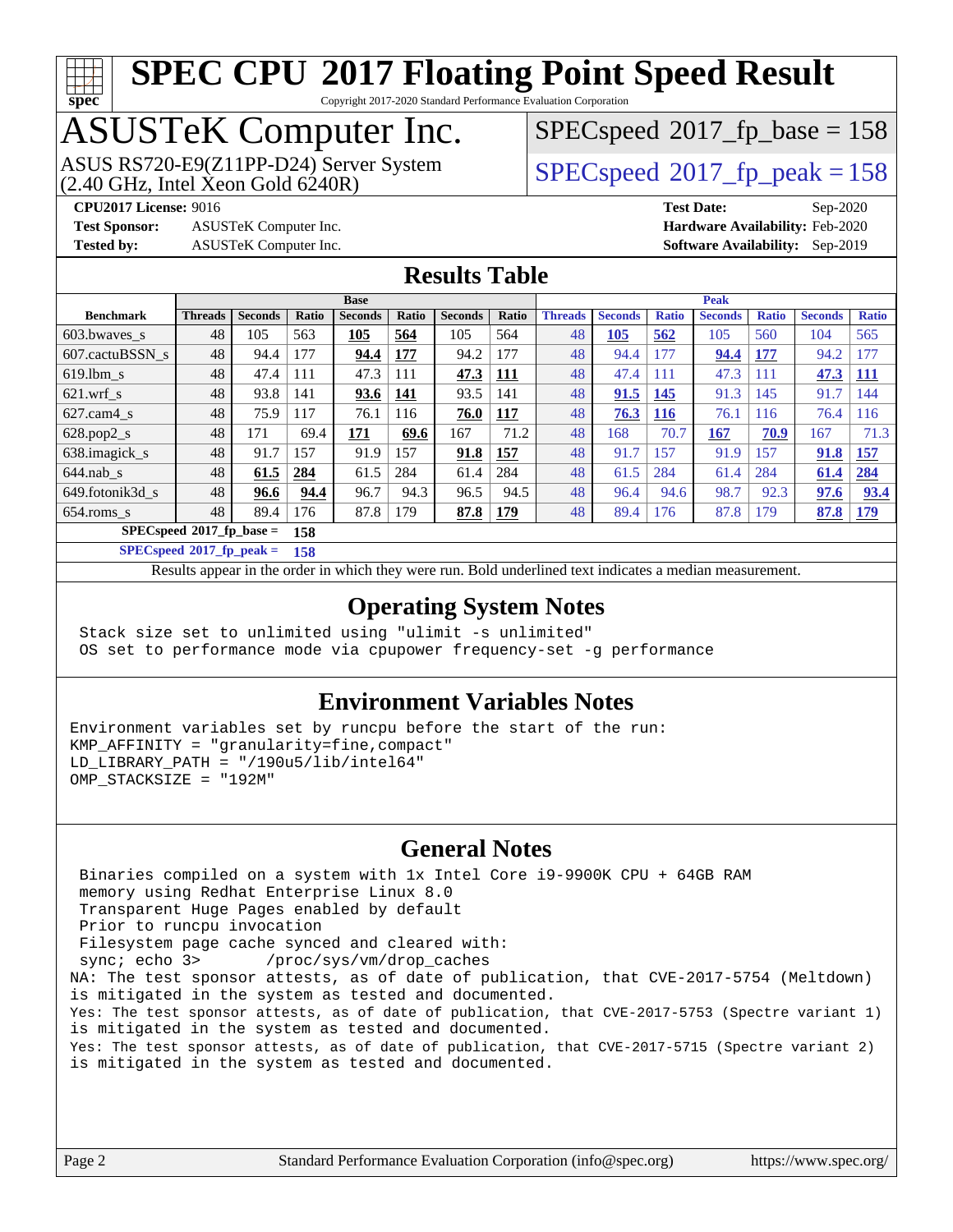

Copyright 2017-2020 Standard Performance Evaluation Corporation

## ASUSTeK Computer Inc.

ASUS RS720-E9(Z11PP-D24) Server System<br>(2.40 GHz, Intel Xeon Gold 6240R)

[SPECspeed](http://www.spec.org/auto/cpu2017/Docs/result-fields.html#SPECspeed2017fpbase)<sup>®</sup>2017 fp base = 158

[SPECspeed](http://www.spec.org/auto/cpu2017/Docs/result-fields.html#SPECspeed2017fppeak)<sup>®</sup>2017 fp peak = 158

**[Test Sponsor:](http://www.spec.org/auto/cpu2017/Docs/result-fields.html#TestSponsor)** ASUSTeK Computer Inc. **[Hardware Availability:](http://www.spec.org/auto/cpu2017/Docs/result-fields.html#HardwareAvailability)** Feb-2020 **[Tested by:](http://www.spec.org/auto/cpu2017/Docs/result-fields.html#Testedby)** ASUSTeK Computer Inc. **[Software Availability:](http://www.spec.org/auto/cpu2017/Docs/result-fields.html#SoftwareAvailability)** Sep-2019

**[CPU2017 License:](http://www.spec.org/auto/cpu2017/Docs/result-fields.html#CPU2017License)** 9016 **[Test Date:](http://www.spec.org/auto/cpu2017/Docs/result-fields.html#TestDate)** Sep-2020

### **[Platform Notes](http://www.spec.org/auto/cpu2017/Docs/result-fields.html#PlatformNotes)**

Page 3 Standard Performance Evaluation Corporation [\(info@spec.org\)](mailto:info@spec.org) <https://www.spec.org/> BIOS Configuration: VT-d = Disabled Patrol Scrub = Disabled ENERGY\_PERF\_BIAS\_CFG mode = performance HyperThreading = Disabled CSM Support = Disabled Engine Boost = Level3(Max) Enforce POR = Disable Memory Frequency = 2933 LLC dead line allc = Disabled SR-IOV Support = Disabled Sysinfo program /190u5/bin/sysinfo Rev: r6365 of 2019-08-21 295195f888a3d7edb1e6e46a485a0011 running on linux-628j Wed Sep 30 10:01:15 2020 SUT (System Under Test) info as seen by some common utilities. For more information on this section, see <https://www.spec.org/cpu2017/Docs/config.html#sysinfo> From /proc/cpuinfo model name : Intel(R) Xeon(R) Gold 6240R CPU @ 2.40GHz 2 "physical id"s (chips) 48 "processors" cores, siblings (Caution: counting these is hw and system dependent. The following excerpts from /proc/cpuinfo might not be reliable. Use with caution.) cpu cores : 24 siblings : 24 physical 0: cores 0 1 2 3 4 5 6 9 10 11 12 13 16 17 18 19 20 21 24 25 26 27 28 29 physical 1: cores 0 1 2 3 4 5 6 8 9 10 11 12 13 16 17 18 19 20 21 25 26 27 28 29 From lscpu: Architecture: x86\_64 CPU op-mode(s): 32-bit, 64-bit Byte Order: Little Endian Address sizes: 46 bits physical, 48 bits virtual  $CPU(s):$  48 On-line CPU(s) list: 0-47 Thread(s) per core: 1 Core(s) per socket: 24 Socket(s): 2 NUMA node(s): 2 Vendor ID: GenuineIntel CPU family: 6 Model: 85 Model name: Intel(R) Xeon(R) Gold 6240R CPU @ 2.40GHz Stepping: 7 **(Continued on next page)**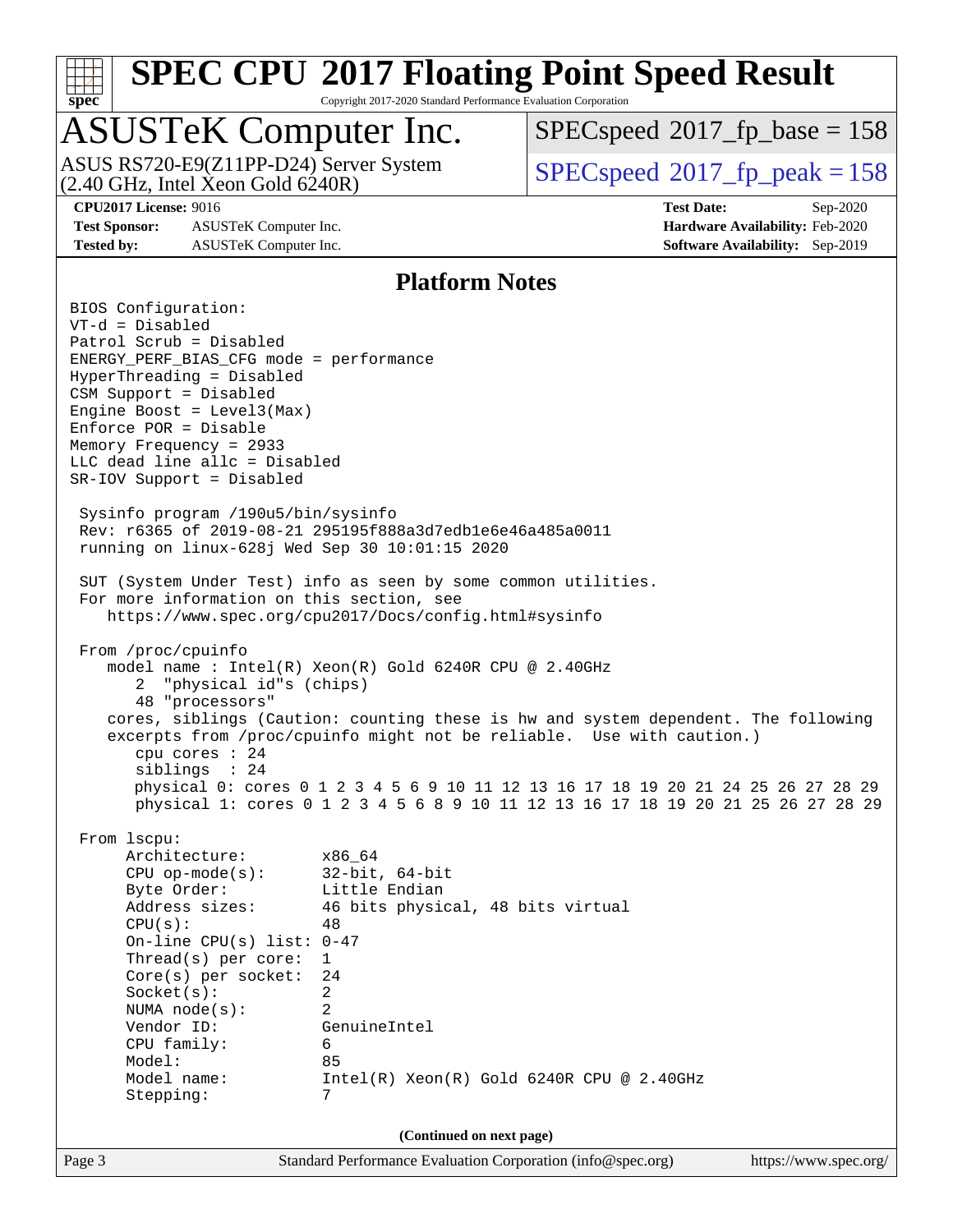

Copyright 2017-2020 Standard Performance Evaluation Corporation

## ASUSTeK Computer Inc.

 $(2.40 \text{ GHz}, \text{Intel } \hat{\text{X}}$ con Gold 6240R) ASUS RS720-E9(Z11PP-D24) Server System  $SPEC speed@2017$  fp\_peak = 158

[SPECspeed](http://www.spec.org/auto/cpu2017/Docs/result-fields.html#SPECspeed2017fpbase)<sup>®</sup>2017 fp base = 158

**[Test Sponsor:](http://www.spec.org/auto/cpu2017/Docs/result-fields.html#TestSponsor)** ASUSTeK Computer Inc. **[Hardware Availability:](http://www.spec.org/auto/cpu2017/Docs/result-fields.html#HardwareAvailability)** Feb-2020 **[Tested by:](http://www.spec.org/auto/cpu2017/Docs/result-fields.html#Testedby)** ASUSTeK Computer Inc. **[Software Availability:](http://www.spec.org/auto/cpu2017/Docs/result-fields.html#SoftwareAvailability)** Sep-2019

**[CPU2017 License:](http://www.spec.org/auto/cpu2017/Docs/result-fields.html#CPU2017License)** 9016 **[Test Date:](http://www.spec.org/auto/cpu2017/Docs/result-fields.html#TestDate)** Sep-2020

### **[Platform Notes \(Continued\)](http://www.spec.org/auto/cpu2017/Docs/result-fields.html#PlatformNotes)**

| CPU MHz:                   | 2400.000                                          |
|----------------------------|---------------------------------------------------|
| $CPU$ max $MHz$ :          | 4000.0000                                         |
| CPU min MHz:               | 1000.0000                                         |
| BogoMIPS:                  | 4800.00                                           |
| Virtualization:            | $VT - x$                                          |
| $L1d$ cache:               | 32K                                               |
| $L1i$ cache:               | 32K                                               |
| $L2$ cache:                | 1024K                                             |
| $L3$ cache:                | 36608K                                            |
| NUMA node0 CPU(s):         | $0 - 23$                                          |
| NUMA nodel $CPU(s): 24-47$ |                                                   |
|                            | $\mathcal{L}$ and $\mathcal{L}$ and $\mathcal{L}$ |

 Flags: fpu vme de pse tsc msr pae mce cx8 apic sep mtrr pge mca cmov pat pse36 clflush dts acpi mmx fxsr sse sse2 ss ht tm pbe syscall nx pdpe1gb rdtscp lm constant\_tsc art arch\_perfmon pebs bts rep\_good nopl xtopology nonstop\_tsc cpuid aperfmperf pni pclmulqdq dtes64 monitor ds\_cpl vmx smx est tm2 ssse3 sdbg fma cx16 xtpr pdcm pcid dca sse4\_1 sse4\_2 x2apic movbe popcnt tsc\_deadline\_timer aes xsave avx f16c rdrand lahf\_lm abm 3dnowprefetch cpuid\_fault epb cat\_l3 cdp\_l3 invpcid\_single intel\_ppin ssbd mba ibrs ibpb stibp ibrs\_enhanced tpr\_shadow vnmi flexpriority ept vpid fsgsbase tsc\_adjust bmi1 hle avx2 smep bmi2 erms invpcid rtm cqm mpx rdt\_a avx512f avx512dq rdseed adx smap clflushopt clwb intel\_pt avx512cd avx512bw avx512vl xsaveopt xsavec xgetbv1 xsaves cqm\_llc cqm\_occup\_llc cqm\_mbm\_total cqm\_mbm\_local dtherm ida arat pln pts hwp hwp\_act\_window hwp\_epp hwp\_pkg\_req pku ospke avx512\_vnni md\_clear flush\_l1d arch\_capabilities

```
 /proc/cpuinfo cache data
   cache size : 36608 KB
```
 From numactl --hardware WARNING: a numactl 'node' might or might not correspond to a physical chip. available: 2 nodes (0-1) node 0 cpus: 0 1 2 3 4 5 6 7 8 9 10 11 12 13 14 15 16 17 18 19 20 21 22 23 node 0 size: 385614 MB node 0 free: 382757 MB node 1 cpus: 24 25 26 27 28 29 30 31 32 33 34 35 36 37 38 39 40 41 42 43 44 45 46 47 node 1 size: 387036 MB node 1 free: 385448 MB node distances: node 0 1 0: 10 21 1: 21 10 From /proc/meminfo MemTotal: 791195160 kB HugePages\_Total: 0 Hugepagesize: 2048 kB From /etc/\*release\* /etc/\*version\* **(Continued on next page)**

Page 4 Standard Performance Evaluation Corporation [\(info@spec.org\)](mailto:info@spec.org) <https://www.spec.org/>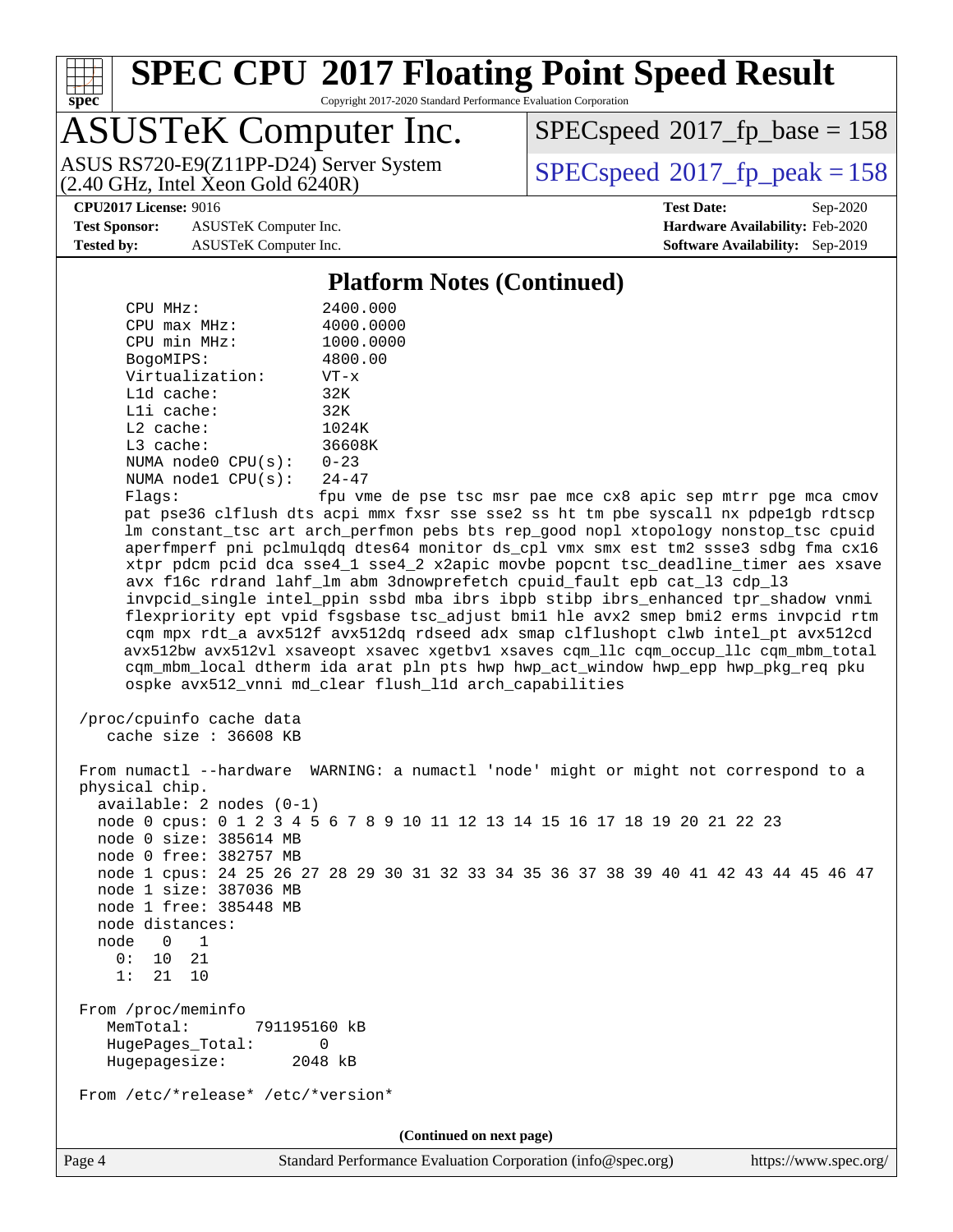

Copyright 2017-2020 Standard Performance Evaluation Corporation

## ASUSTeK Computer Inc.

 $(2.40 \text{ GHz}, \text{Intel } \hat{\text{X}}$ con Gold 6240R) ASUS RS720-E9(Z11PP-D24) Server System  $SBEC speed@2017$  fp\_peak = 158

[SPECspeed](http://www.spec.org/auto/cpu2017/Docs/result-fields.html#SPECspeed2017fpbase)<sup>®</sup>2017 fp base = 158

**[Test Sponsor:](http://www.spec.org/auto/cpu2017/Docs/result-fields.html#TestSponsor)** ASUSTeK Computer Inc. **[Hardware Availability:](http://www.spec.org/auto/cpu2017/Docs/result-fields.html#HardwareAvailability)** Feb-2020 **[Tested by:](http://www.spec.org/auto/cpu2017/Docs/result-fields.html#Testedby)** ASUSTeK Computer Inc. **[Software Availability:](http://www.spec.org/auto/cpu2017/Docs/result-fields.html#SoftwareAvailability)** Sep-2019

**[CPU2017 License:](http://www.spec.org/auto/cpu2017/Docs/result-fields.html#CPU2017License)** 9016 **[Test Date:](http://www.spec.org/auto/cpu2017/Docs/result-fields.html#TestDate)** Sep-2020

### **[Platform Notes \(Continued\)](http://www.spec.org/auto/cpu2017/Docs/result-fields.html#PlatformNotes)**

 os-release: NAME="SLES" VERSION="15-SP1" VERSION\_ID="15.1" PRETTY\_NAME="SUSE Linux Enterprise Server 15 SP1" ID="sles" ID\_LIKE="suse" ANSI\_COLOR="0;32" CPE\_NAME="cpe:/o:suse:sles:15:sp1" uname -a: Linux linux-628j 4.12.14-195-default #1 SMP Tue May 7 10:55:11 UTC 2019 (8fba516) x86\_64 x86\_64 x86\_64 GNU/Linux Kernel self-reported vulnerability status: CVE-2018-3620 (L1 Terminal Fault): Not affected Microarchitectural Data Sampling: Not affected CVE-2017-5754 (Meltdown): Not affected CVE-2018-3639 (Speculative Store Bypass): Mitigation: Speculative Store Bypass disabled via prctl and seccomp CVE-2017-5753 (Spectre variant 1): Mitigation: \_\_user pointer sanitization CVE-2017-5715 (Spectre variant 2): Mitigation: Enhanced IBRS, IBPB: conditional, RSB filling run-level 3 Sep 29 17:21 SPEC is set to: /190u5 Filesystem Type Size Used Avail Use% Mounted on /dev/sda4 xfs 932G 21G 911G 3% / From /sys/devices/virtual/dmi/id BIOS: American Megatrends Inc. 6102 12/05/2019 Vendor: ASUSTeK COMPUTER INC. Product: Z11PP-D24 Series Product Family: Server Serial: System Serial Number Additional information from dmidecode follows. WARNING: Use caution when you interpret this section. The 'dmidecode' program reads system data which is "intended to allow hardware to be accurately determined", but the intent may not be met, as there are frequent changes to hardware, firmware, and the "DMTF SMBIOS" standard. Memory: 24x Samsung M393A4K40CB2-CVF 32 GB 2 rank 2933 (End of data from sysinfo program)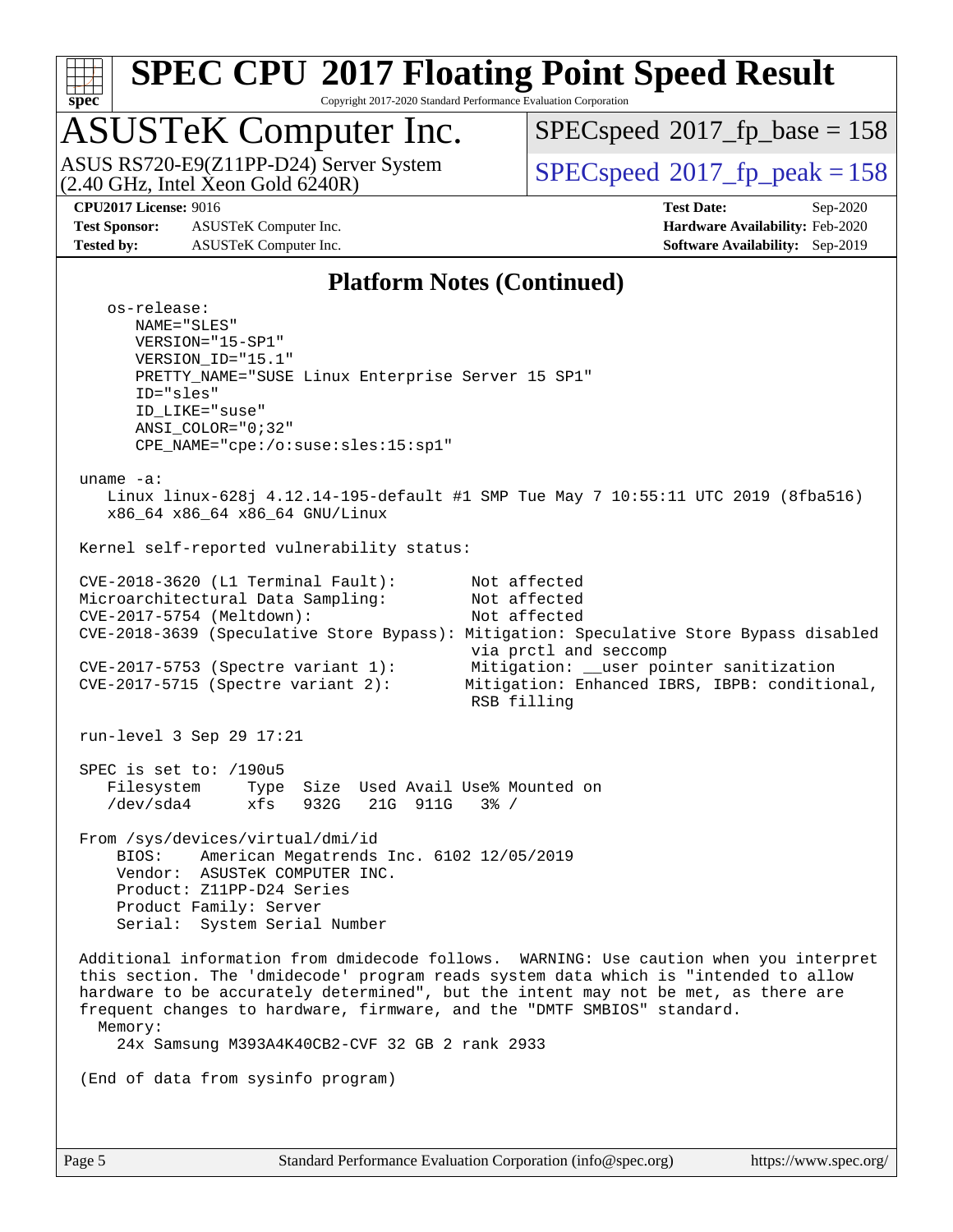| u | Q | е | û |  |
|---|---|---|---|--|

Copyright 2017-2020 Standard Performance Evaluation Corporation

## ASUSTeK Computer Inc.

ASUS RS720-E9(Z11PP-D24) Server System  $(2.40 \text{ GHz}, \text{ Intel Xeon Gold } 6240\text{R})$  [SPECspeed](http://www.spec.org/auto/cpu2017/Docs/result-fields.html#SPECspeed2017fppeak)®[2017\\_fp\\_peak = 1](http://www.spec.org/auto/cpu2017/Docs/result-fields.html#SPECspeed2017fppeak)58

 $SPECspeed^{\circledcirc}2017_fp\_base = 158$  $SPECspeed^{\circledcirc}2017_fp\_base = 158$ 

**[Test Sponsor:](http://www.spec.org/auto/cpu2017/Docs/result-fields.html#TestSponsor)** ASUSTeK Computer Inc. **[Hardware Availability:](http://www.spec.org/auto/cpu2017/Docs/result-fields.html#HardwareAvailability)** Feb-2020 **[Tested by:](http://www.spec.org/auto/cpu2017/Docs/result-fields.html#Testedby)** ASUSTeK Computer Inc. **[Software Availability:](http://www.spec.org/auto/cpu2017/Docs/result-fields.html#SoftwareAvailability)** Sep-2019

**[CPU2017 License:](http://www.spec.org/auto/cpu2017/Docs/result-fields.html#CPU2017License)** 9016 **[Test Date:](http://www.spec.org/auto/cpu2017/Docs/result-fields.html#TestDate)** Sep-2020

### **[Compiler Version Notes](http://www.spec.org/auto/cpu2017/Docs/result-fields.html#CompilerVersionNotes)**

| C          | 619.1bm_s(base, peak) 638.imagick_s(base, peak)<br>644.nab_s(base, peak)                                                                                                                                                                                                                                                                                                     |
|------------|------------------------------------------------------------------------------------------------------------------------------------------------------------------------------------------------------------------------------------------------------------------------------------------------------------------------------------------------------------------------------|
|            | Intel(R) C Intel(R) 64 Compiler for applications running on Intel(R) 64,<br>Version 19.0.5.281 Build 20190815<br>Copyright (C) 1985-2019 Intel Corporation. All rights reserved.                                                                                                                                                                                             |
|            |                                                                                                                                                                                                                                                                                                                                                                              |
|            | $C_{++}$ , C, Fortran   607.cactuBSSN s(base, peak)                                                                                                                                                                                                                                                                                                                          |
|            | Intel(R) $C++$ Intel(R) 64 Compiler for applications running on Intel(R) 64,<br>Version 19.0.5.281 Build 20190815<br>Copyright (C) 1985-2019 Intel Corporation. All rights reserved.<br>Intel(R) C Intel(R) 64 Compiler for applications running on Intel(R) 64,                                                                                                             |
|            | Version 19.0.5.281 Build 20190815<br>Copyright (C) 1985-2019 Intel Corporation. All rights reserved.<br>$Intel(R)$ Fortran Intel(R) 64 Compiler for applications running on Intel(R)<br>64, Version 19.0.5.281 Build 20190815<br>Copyright (C) 1985-2019 Intel Corporation. All rights reserved.                                                                             |
|            |                                                                                                                                                                                                                                                                                                                                                                              |
| Fortran    | 603.bwaves_s(base, peak) 649.fotonik3d_s(base, peak)<br>654.roms_s(base, peak)                                                                                                                                                                                                                                                                                               |
|            | $Intel(R)$ Fortran Intel(R) 64 Compiler for applications running on Intel(R)<br>64, Version 19.0.5.281 Build 20190815<br>Copyright (C) 1985-2019 Intel Corporation. All rights reserved.                                                                                                                                                                                     |
|            |                                                                                                                                                                                                                                                                                                                                                                              |
| Fortran, C | 621.wrf_s(base, peak) 627.cam4_s(base, peak)<br>628.pop2_s(base, peak)                                                                                                                                                                                                                                                                                                       |
|            | $Intel(R)$ Fortran Intel(R) 64 Compiler for applications running on Intel(R)<br>64, Version 19.0.5.281 Build 20190815<br>Copyright (C) 1985-2019 Intel Corporation. All rights reserved.<br>Intel(R) C Intel(R) 64 Compiler for applications running on Intel(R) 64,<br>Version 19.0.5.281 Build 20190815<br>Copyright (C) 1985-2019 Intel Corporation. All rights reserved. |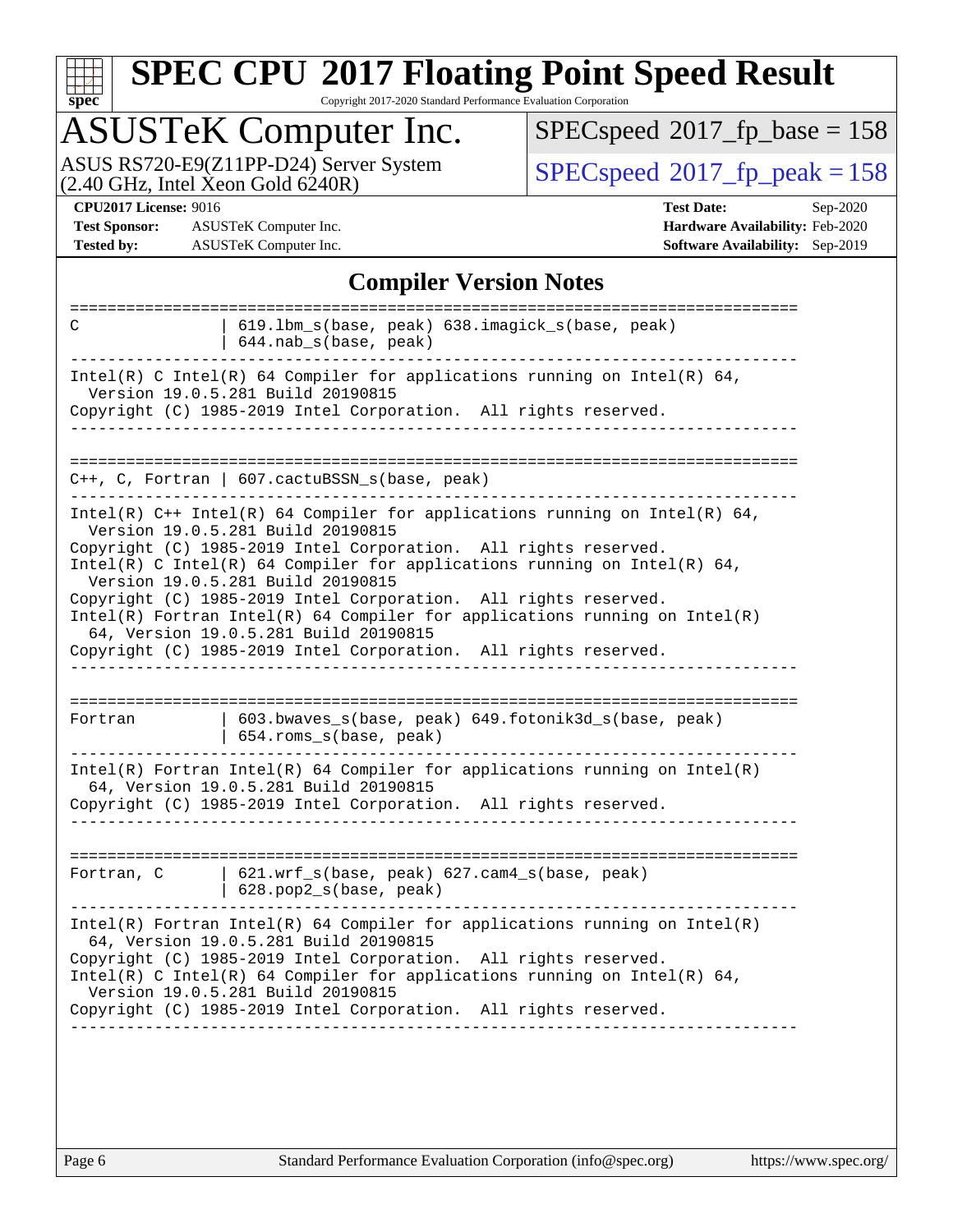

Copyright 2017-2020 Standard Performance Evaluation Corporation

## ASUSTeK Computer Inc.

 $(2.40 \text{ GHz}, \text{Intel Xeon Gold } 6240 \text{R})$ ASUS RS720-E9(Z11PP-D24) Server System  $SPEC speed@2017$  fp\_peak = 158

[SPECspeed](http://www.spec.org/auto/cpu2017/Docs/result-fields.html#SPECspeed2017fpbase)<sup>®</sup>2017 fp base = 158

**[Test Sponsor:](http://www.spec.org/auto/cpu2017/Docs/result-fields.html#TestSponsor)** ASUSTeK Computer Inc. **[Hardware Availability:](http://www.spec.org/auto/cpu2017/Docs/result-fields.html#HardwareAvailability)** Feb-2020 **[Tested by:](http://www.spec.org/auto/cpu2017/Docs/result-fields.html#Testedby)** ASUSTeK Computer Inc. **[Software Availability:](http://www.spec.org/auto/cpu2017/Docs/result-fields.html#SoftwareAvailability)** Sep-2019

**[CPU2017 License:](http://www.spec.org/auto/cpu2017/Docs/result-fields.html#CPU2017License)** 9016 **[Test Date:](http://www.spec.org/auto/cpu2017/Docs/result-fields.html#TestDate)** Sep-2020

### **[Base Compiler Invocation](http://www.spec.org/auto/cpu2017/Docs/result-fields.html#BaseCompilerInvocation)**

[C benchmarks:](http://www.spec.org/auto/cpu2017/Docs/result-fields.html#Cbenchmarks)

[icc](http://www.spec.org/cpu2017/results/res2020q4/cpu2017-20201023-24239.flags.html#user_CCbase_intel_icc_66fc1ee009f7361af1fbd72ca7dcefbb700085f36577c54f309893dd4ec40d12360134090235512931783d35fd58c0460139e722d5067c5574d8eaf2b3e37e92)

[Fortran benchmarks](http://www.spec.org/auto/cpu2017/Docs/result-fields.html#Fortranbenchmarks): [ifort](http://www.spec.org/cpu2017/results/res2020q4/cpu2017-20201023-24239.flags.html#user_FCbase_intel_ifort_8111460550e3ca792625aed983ce982f94888b8b503583aa7ba2b8303487b4d8a21a13e7191a45c5fd58ff318f48f9492884d4413fa793fd88dd292cad7027ca)

[Benchmarks using both Fortran and C:](http://www.spec.org/auto/cpu2017/Docs/result-fields.html#BenchmarksusingbothFortranandC) [ifort](http://www.spec.org/cpu2017/results/res2020q4/cpu2017-20201023-24239.flags.html#user_CC_FCbase_intel_ifort_8111460550e3ca792625aed983ce982f94888b8b503583aa7ba2b8303487b4d8a21a13e7191a45c5fd58ff318f48f9492884d4413fa793fd88dd292cad7027ca) [icc](http://www.spec.org/cpu2017/results/res2020q4/cpu2017-20201023-24239.flags.html#user_CC_FCbase_intel_icc_66fc1ee009f7361af1fbd72ca7dcefbb700085f36577c54f309893dd4ec40d12360134090235512931783d35fd58c0460139e722d5067c5574d8eaf2b3e37e92)

[Benchmarks using Fortran, C, and C++:](http://www.spec.org/auto/cpu2017/Docs/result-fields.html#BenchmarksusingFortranCandCXX) [icpc](http://www.spec.org/cpu2017/results/res2020q4/cpu2017-20201023-24239.flags.html#user_CC_CXX_FCbase_intel_icpc_c510b6838c7f56d33e37e94d029a35b4a7bccf4766a728ee175e80a419847e808290a9b78be685c44ab727ea267ec2f070ec5dc83b407c0218cded6866a35d07) [icc](http://www.spec.org/cpu2017/results/res2020q4/cpu2017-20201023-24239.flags.html#user_CC_CXX_FCbase_intel_icc_66fc1ee009f7361af1fbd72ca7dcefbb700085f36577c54f309893dd4ec40d12360134090235512931783d35fd58c0460139e722d5067c5574d8eaf2b3e37e92) [ifort](http://www.spec.org/cpu2017/results/res2020q4/cpu2017-20201023-24239.flags.html#user_CC_CXX_FCbase_intel_ifort_8111460550e3ca792625aed983ce982f94888b8b503583aa7ba2b8303487b4d8a21a13e7191a45c5fd58ff318f48f9492884d4413fa793fd88dd292cad7027ca)

### **[Base Portability Flags](http://www.spec.org/auto/cpu2017/Docs/result-fields.html#BasePortabilityFlags)**

 603.bwaves\_s: [-DSPEC\\_LP64](http://www.spec.org/cpu2017/results/res2020q4/cpu2017-20201023-24239.flags.html#suite_basePORTABILITY603_bwaves_s_DSPEC_LP64) 607.cactuBSSN\_s: [-DSPEC\\_LP64](http://www.spec.org/cpu2017/results/res2020q4/cpu2017-20201023-24239.flags.html#suite_basePORTABILITY607_cactuBSSN_s_DSPEC_LP64) 619.lbm\_s: [-DSPEC\\_LP64](http://www.spec.org/cpu2017/results/res2020q4/cpu2017-20201023-24239.flags.html#suite_basePORTABILITY619_lbm_s_DSPEC_LP64) 621.wrf\_s: [-DSPEC\\_LP64](http://www.spec.org/cpu2017/results/res2020q4/cpu2017-20201023-24239.flags.html#suite_basePORTABILITY621_wrf_s_DSPEC_LP64) [-DSPEC\\_CASE\\_FLAG](http://www.spec.org/cpu2017/results/res2020q4/cpu2017-20201023-24239.flags.html#b621.wrf_s_baseCPORTABILITY_DSPEC_CASE_FLAG) [-convert big\\_endian](http://www.spec.org/cpu2017/results/res2020q4/cpu2017-20201023-24239.flags.html#user_baseFPORTABILITY621_wrf_s_convert_big_endian_c3194028bc08c63ac5d04de18c48ce6d347e4e562e8892b8bdbdc0214820426deb8554edfa529a3fb25a586e65a3d812c835984020483e7e73212c4d31a38223) 627.cam4\_s: [-DSPEC\\_LP64](http://www.spec.org/cpu2017/results/res2020q4/cpu2017-20201023-24239.flags.html#suite_basePORTABILITY627_cam4_s_DSPEC_LP64) [-DSPEC\\_CASE\\_FLAG](http://www.spec.org/cpu2017/results/res2020q4/cpu2017-20201023-24239.flags.html#b627.cam4_s_baseCPORTABILITY_DSPEC_CASE_FLAG) 628.pop2\_s: [-DSPEC\\_LP64](http://www.spec.org/cpu2017/results/res2020q4/cpu2017-20201023-24239.flags.html#suite_basePORTABILITY628_pop2_s_DSPEC_LP64) [-DSPEC\\_CASE\\_FLAG](http://www.spec.org/cpu2017/results/res2020q4/cpu2017-20201023-24239.flags.html#b628.pop2_s_baseCPORTABILITY_DSPEC_CASE_FLAG) [-convert big\\_endian](http://www.spec.org/cpu2017/results/res2020q4/cpu2017-20201023-24239.flags.html#user_baseFPORTABILITY628_pop2_s_convert_big_endian_c3194028bc08c63ac5d04de18c48ce6d347e4e562e8892b8bdbdc0214820426deb8554edfa529a3fb25a586e65a3d812c835984020483e7e73212c4d31a38223) [-assume byterecl](http://www.spec.org/cpu2017/results/res2020q4/cpu2017-20201023-24239.flags.html#user_baseFPORTABILITY628_pop2_s_assume_byterecl_7e47d18b9513cf18525430bbf0f2177aa9bf368bc7a059c09b2c06a34b53bd3447c950d3f8d6c70e3faf3a05c8557d66a5798b567902e8849adc142926523472) 638.imagick\_s: [-DSPEC\\_LP64](http://www.spec.org/cpu2017/results/res2020q4/cpu2017-20201023-24239.flags.html#suite_basePORTABILITY638_imagick_s_DSPEC_LP64) 644.nab\_s: [-DSPEC\\_LP64](http://www.spec.org/cpu2017/results/res2020q4/cpu2017-20201023-24239.flags.html#suite_basePORTABILITY644_nab_s_DSPEC_LP64) 649.fotonik3d\_s: [-DSPEC\\_LP64](http://www.spec.org/cpu2017/results/res2020q4/cpu2017-20201023-24239.flags.html#suite_basePORTABILITY649_fotonik3d_s_DSPEC_LP64) 654.roms\_s: [-DSPEC\\_LP64](http://www.spec.org/cpu2017/results/res2020q4/cpu2017-20201023-24239.flags.html#suite_basePORTABILITY654_roms_s_DSPEC_LP64)

### **[Base Optimization Flags](http://www.spec.org/auto/cpu2017/Docs/result-fields.html#BaseOptimizationFlags)**

[C benchmarks](http://www.spec.org/auto/cpu2017/Docs/result-fields.html#Cbenchmarks):

[-m64](http://www.spec.org/cpu2017/results/res2020q4/cpu2017-20201023-24239.flags.html#user_CCbase_m64-icc) [-std=c11](http://www.spec.org/cpu2017/results/res2020q4/cpu2017-20201023-24239.flags.html#user_CCbase_std-icc-std_0e1c27790398a4642dfca32ffe6c27b5796f9c2d2676156f2e42c9c44eaad0c049b1cdb667a270c34d979996257aeb8fc440bfb01818dbc9357bd9d174cb8524) [-xCORE-AVX512](http://www.spec.org/cpu2017/results/res2020q4/cpu2017-20201023-24239.flags.html#user_CCbase_f-xCORE-AVX512) [-ipo](http://www.spec.org/cpu2017/results/res2020q4/cpu2017-20201023-24239.flags.html#user_CCbase_f-ipo) [-O3](http://www.spec.org/cpu2017/results/res2020q4/cpu2017-20201023-24239.flags.html#user_CCbase_f-O3) [-no-prec-div](http://www.spec.org/cpu2017/results/res2020q4/cpu2017-20201023-24239.flags.html#user_CCbase_f-no-prec-div) [-qopt-prefetch](http://www.spec.org/cpu2017/results/res2020q4/cpu2017-20201023-24239.flags.html#user_CCbase_f-qopt-prefetch) [-ffinite-math-only](http://www.spec.org/cpu2017/results/res2020q4/cpu2017-20201023-24239.flags.html#user_CCbase_f_finite_math_only_cb91587bd2077682c4b38af759c288ed7c732db004271a9512da14a4f8007909a5f1427ecbf1a0fb78ff2a814402c6114ac565ca162485bbcae155b5e4258871) [-qopt-mem-layout-trans=4](http://www.spec.org/cpu2017/results/res2020q4/cpu2017-20201023-24239.flags.html#user_CCbase_f-qopt-mem-layout-trans_fa39e755916c150a61361b7846f310bcdf6f04e385ef281cadf3647acec3f0ae266d1a1d22d972a7087a248fd4e6ca390a3634700869573d231a252c784941a8) [-qopenmp](http://www.spec.org/cpu2017/results/res2020q4/cpu2017-20201023-24239.flags.html#user_CCbase_qopenmp_16be0c44f24f464004c6784a7acb94aca937f053568ce72f94b139a11c7c168634a55f6653758ddd83bcf7b8463e8028bb0b48b77bcddc6b78d5d95bb1df2967) [-DSPEC\\_OPENMP](http://www.spec.org/cpu2017/results/res2020q4/cpu2017-20201023-24239.flags.html#suite_CCbase_DSPEC_OPENMP)

[Fortran benchmarks](http://www.spec.org/auto/cpu2017/Docs/result-fields.html#Fortranbenchmarks):

[-m64](http://www.spec.org/cpu2017/results/res2020q4/cpu2017-20201023-24239.flags.html#user_FCbase_m64-icc) [-DSPEC\\_OPENMP](http://www.spec.org/cpu2017/results/res2020q4/cpu2017-20201023-24239.flags.html#suite_FCbase_DSPEC_OPENMP) [-xCORE-AVX512](http://www.spec.org/cpu2017/results/res2020q4/cpu2017-20201023-24239.flags.html#user_FCbase_f-xCORE-AVX512) [-ipo](http://www.spec.org/cpu2017/results/res2020q4/cpu2017-20201023-24239.flags.html#user_FCbase_f-ipo) [-O3](http://www.spec.org/cpu2017/results/res2020q4/cpu2017-20201023-24239.flags.html#user_FCbase_f-O3) [-no-prec-div](http://www.spec.org/cpu2017/results/res2020q4/cpu2017-20201023-24239.flags.html#user_FCbase_f-no-prec-div) [-qopt-prefetch](http://www.spec.org/cpu2017/results/res2020q4/cpu2017-20201023-24239.flags.html#user_FCbase_f-qopt-prefetch) [-ffinite-math-only](http://www.spec.org/cpu2017/results/res2020q4/cpu2017-20201023-24239.flags.html#user_FCbase_f_finite_math_only_cb91587bd2077682c4b38af759c288ed7c732db004271a9512da14a4f8007909a5f1427ecbf1a0fb78ff2a814402c6114ac565ca162485bbcae155b5e4258871) [-qopt-mem-layout-trans=4](http://www.spec.org/cpu2017/results/res2020q4/cpu2017-20201023-24239.flags.html#user_FCbase_f-qopt-mem-layout-trans_fa39e755916c150a61361b7846f310bcdf6f04e385ef281cadf3647acec3f0ae266d1a1d22d972a7087a248fd4e6ca390a3634700869573d231a252c784941a8) [-qopenmp](http://www.spec.org/cpu2017/results/res2020q4/cpu2017-20201023-24239.flags.html#user_FCbase_qopenmp_16be0c44f24f464004c6784a7acb94aca937f053568ce72f94b139a11c7c168634a55f6653758ddd83bcf7b8463e8028bb0b48b77bcddc6b78d5d95bb1df2967) [-nostandard-realloc-lhs](http://www.spec.org/cpu2017/results/res2020q4/cpu2017-20201023-24239.flags.html#user_FCbase_f_2003_std_realloc_82b4557e90729c0f113870c07e44d33d6f5a304b4f63d4c15d2d0f1fab99f5daaed73bdb9275d9ae411527f28b936061aa8b9c8f2d63842963b95c9dd6426b8a)

[Benchmarks using both Fortran and C](http://www.spec.org/auto/cpu2017/Docs/result-fields.html#BenchmarksusingbothFortranandC):

```
-m64 -std=c11 -xCORE-AVX512 -ipo -O3 -no-prec-div -qopt-prefetch
-ffinite-math-only -qopt-mem-layout-trans=4 -qopenmp -DSPEC_OPENMP
-nostandard-realloc-lhs
```
**(Continued on next page)**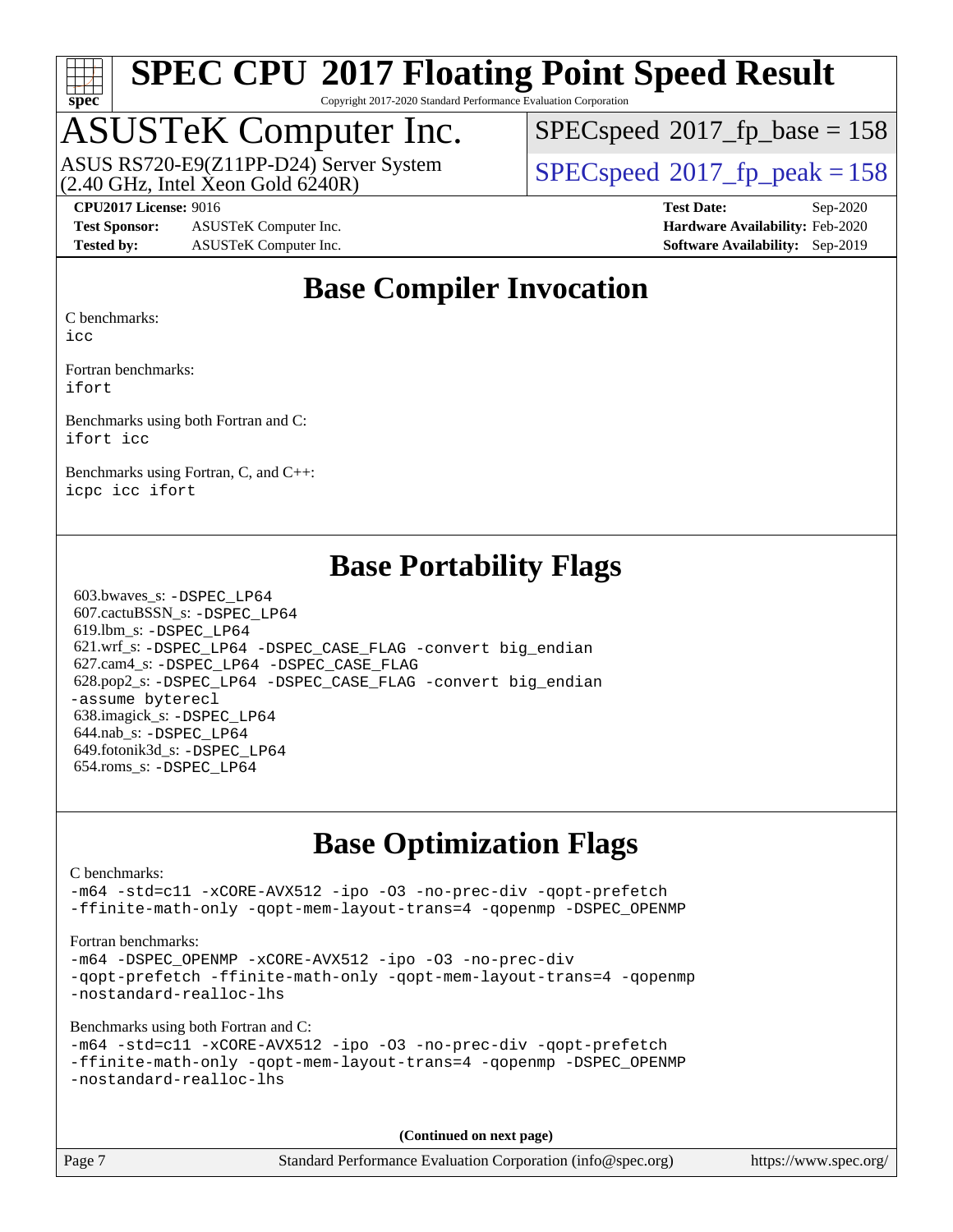

Copyright 2017-2020 Standard Performance Evaluation Corporation

## ASUSTeK Computer Inc.

 $(2.40 \text{ GHz}, \text{Intel } \hat{\text{X}}$ con Gold 6240R) ASUS RS720-E9(Z11PP-D24) Server System  $SPEC speed@2017$  fp\_peak = 158

[SPECspeed](http://www.spec.org/auto/cpu2017/Docs/result-fields.html#SPECspeed2017fpbase)<sup>®</sup>2017 fp base = 158

**[Test Sponsor:](http://www.spec.org/auto/cpu2017/Docs/result-fields.html#TestSponsor)** ASUSTeK Computer Inc. **[Hardware Availability:](http://www.spec.org/auto/cpu2017/Docs/result-fields.html#HardwareAvailability)** Feb-2020 **[Tested by:](http://www.spec.org/auto/cpu2017/Docs/result-fields.html#Testedby)** ASUSTeK Computer Inc. **[Software Availability:](http://www.spec.org/auto/cpu2017/Docs/result-fields.html#SoftwareAvailability)** Sep-2019

**[CPU2017 License:](http://www.spec.org/auto/cpu2017/Docs/result-fields.html#CPU2017License)** 9016 **[Test Date:](http://www.spec.org/auto/cpu2017/Docs/result-fields.html#TestDate)** Sep-2020

## **[Base Optimization Flags \(Continued\)](http://www.spec.org/auto/cpu2017/Docs/result-fields.html#BaseOptimizationFlags)**

[Benchmarks using Fortran, C, and C++:](http://www.spec.org/auto/cpu2017/Docs/result-fields.html#BenchmarksusingFortranCandCXX)

[-m64](http://www.spec.org/cpu2017/results/res2020q4/cpu2017-20201023-24239.flags.html#user_CC_CXX_FCbase_m64-icc) [-std=c11](http://www.spec.org/cpu2017/results/res2020q4/cpu2017-20201023-24239.flags.html#user_CC_CXX_FCbase_std-icc-std_0e1c27790398a4642dfca32ffe6c27b5796f9c2d2676156f2e42c9c44eaad0c049b1cdb667a270c34d979996257aeb8fc440bfb01818dbc9357bd9d174cb8524) [-xCORE-AVX512](http://www.spec.org/cpu2017/results/res2020q4/cpu2017-20201023-24239.flags.html#user_CC_CXX_FCbase_f-xCORE-AVX512) [-ipo](http://www.spec.org/cpu2017/results/res2020q4/cpu2017-20201023-24239.flags.html#user_CC_CXX_FCbase_f-ipo) [-O3](http://www.spec.org/cpu2017/results/res2020q4/cpu2017-20201023-24239.flags.html#user_CC_CXX_FCbase_f-O3) [-no-prec-div](http://www.spec.org/cpu2017/results/res2020q4/cpu2017-20201023-24239.flags.html#user_CC_CXX_FCbase_f-no-prec-div) [-qopt-prefetch](http://www.spec.org/cpu2017/results/res2020q4/cpu2017-20201023-24239.flags.html#user_CC_CXX_FCbase_f-qopt-prefetch) [-ffinite-math-only](http://www.spec.org/cpu2017/results/res2020q4/cpu2017-20201023-24239.flags.html#user_CC_CXX_FCbase_f_finite_math_only_cb91587bd2077682c4b38af759c288ed7c732db004271a9512da14a4f8007909a5f1427ecbf1a0fb78ff2a814402c6114ac565ca162485bbcae155b5e4258871) [-qopt-mem-layout-trans=4](http://www.spec.org/cpu2017/results/res2020q4/cpu2017-20201023-24239.flags.html#user_CC_CXX_FCbase_f-qopt-mem-layout-trans_fa39e755916c150a61361b7846f310bcdf6f04e385ef281cadf3647acec3f0ae266d1a1d22d972a7087a248fd4e6ca390a3634700869573d231a252c784941a8) [-qopenmp](http://www.spec.org/cpu2017/results/res2020q4/cpu2017-20201023-24239.flags.html#user_CC_CXX_FCbase_qopenmp_16be0c44f24f464004c6784a7acb94aca937f053568ce72f94b139a11c7c168634a55f6653758ddd83bcf7b8463e8028bb0b48b77bcddc6b78d5d95bb1df2967) [-DSPEC\\_OPENMP](http://www.spec.org/cpu2017/results/res2020q4/cpu2017-20201023-24239.flags.html#suite_CC_CXX_FCbase_DSPEC_OPENMP) [-nostandard-realloc-lhs](http://www.spec.org/cpu2017/results/res2020q4/cpu2017-20201023-24239.flags.html#user_CC_CXX_FCbase_f_2003_std_realloc_82b4557e90729c0f113870c07e44d33d6f5a304b4f63d4c15d2d0f1fab99f5daaed73bdb9275d9ae411527f28b936061aa8b9c8f2d63842963b95c9dd6426b8a)

**[Peak Compiler Invocation](http://www.spec.org/auto/cpu2017/Docs/result-fields.html#PeakCompilerInvocation)**

[C benchmarks](http://www.spec.org/auto/cpu2017/Docs/result-fields.html#Cbenchmarks):

[icc](http://www.spec.org/cpu2017/results/res2020q4/cpu2017-20201023-24239.flags.html#user_CCpeak_intel_icc_66fc1ee009f7361af1fbd72ca7dcefbb700085f36577c54f309893dd4ec40d12360134090235512931783d35fd58c0460139e722d5067c5574d8eaf2b3e37e92)

[Fortran benchmarks](http://www.spec.org/auto/cpu2017/Docs/result-fields.html#Fortranbenchmarks): [ifort](http://www.spec.org/cpu2017/results/res2020q4/cpu2017-20201023-24239.flags.html#user_FCpeak_intel_ifort_8111460550e3ca792625aed983ce982f94888b8b503583aa7ba2b8303487b4d8a21a13e7191a45c5fd58ff318f48f9492884d4413fa793fd88dd292cad7027ca)

[Benchmarks using both Fortran and C](http://www.spec.org/auto/cpu2017/Docs/result-fields.html#BenchmarksusingbothFortranandC): [ifort](http://www.spec.org/cpu2017/results/res2020q4/cpu2017-20201023-24239.flags.html#user_CC_FCpeak_intel_ifort_8111460550e3ca792625aed983ce982f94888b8b503583aa7ba2b8303487b4d8a21a13e7191a45c5fd58ff318f48f9492884d4413fa793fd88dd292cad7027ca) [icc](http://www.spec.org/cpu2017/results/res2020q4/cpu2017-20201023-24239.flags.html#user_CC_FCpeak_intel_icc_66fc1ee009f7361af1fbd72ca7dcefbb700085f36577c54f309893dd4ec40d12360134090235512931783d35fd58c0460139e722d5067c5574d8eaf2b3e37e92)

[Benchmarks using Fortran, C, and C++:](http://www.spec.org/auto/cpu2017/Docs/result-fields.html#BenchmarksusingFortranCandCXX) [icpc](http://www.spec.org/cpu2017/results/res2020q4/cpu2017-20201023-24239.flags.html#user_CC_CXX_FCpeak_intel_icpc_c510b6838c7f56d33e37e94d029a35b4a7bccf4766a728ee175e80a419847e808290a9b78be685c44ab727ea267ec2f070ec5dc83b407c0218cded6866a35d07) [icc](http://www.spec.org/cpu2017/results/res2020q4/cpu2017-20201023-24239.flags.html#user_CC_CXX_FCpeak_intel_icc_66fc1ee009f7361af1fbd72ca7dcefbb700085f36577c54f309893dd4ec40d12360134090235512931783d35fd58c0460139e722d5067c5574d8eaf2b3e37e92) [ifort](http://www.spec.org/cpu2017/results/res2020q4/cpu2017-20201023-24239.flags.html#user_CC_CXX_FCpeak_intel_ifort_8111460550e3ca792625aed983ce982f94888b8b503583aa7ba2b8303487b4d8a21a13e7191a45c5fd58ff318f48f9492884d4413fa793fd88dd292cad7027ca)

### **[Peak Portability Flags](http://www.spec.org/auto/cpu2017/Docs/result-fields.html#PeakPortabilityFlags)**

Same as Base Portability Flags

### **[Peak Optimization Flags](http://www.spec.org/auto/cpu2017/Docs/result-fields.html#PeakOptimizationFlags)**

[C benchmarks](http://www.spec.org/auto/cpu2017/Docs/result-fields.html#Cbenchmarks):

 $619.$ lbm\_s: basepeak = yes

638.imagick\_s: basepeak = yes

 644.nab\_s: [-m64](http://www.spec.org/cpu2017/results/res2020q4/cpu2017-20201023-24239.flags.html#user_peakCCLD644_nab_s_m64-icc) [-std=c11](http://www.spec.org/cpu2017/results/res2020q4/cpu2017-20201023-24239.flags.html#user_peakCCLD644_nab_s_std-icc-std_0e1c27790398a4642dfca32ffe6c27b5796f9c2d2676156f2e42c9c44eaad0c049b1cdb667a270c34d979996257aeb8fc440bfb01818dbc9357bd9d174cb8524) [-xCORE-AVX512](http://www.spec.org/cpu2017/results/res2020q4/cpu2017-20201023-24239.flags.html#user_peakCOPTIMIZE644_nab_s_f-xCORE-AVX512) [-ipo](http://www.spec.org/cpu2017/results/res2020q4/cpu2017-20201023-24239.flags.html#user_peakCOPTIMIZE644_nab_s_f-ipo) [-O3](http://www.spec.org/cpu2017/results/res2020q4/cpu2017-20201023-24239.flags.html#user_peakCOPTIMIZE644_nab_s_f-O3) [-no-prec-div](http://www.spec.org/cpu2017/results/res2020q4/cpu2017-20201023-24239.flags.html#user_peakCOPTIMIZE644_nab_s_f-no-prec-div) [-qopt-prefetch](http://www.spec.org/cpu2017/results/res2020q4/cpu2017-20201023-24239.flags.html#user_peakCOPTIMIZE644_nab_s_f-qopt-prefetch) [-ffinite-math-only](http://www.spec.org/cpu2017/results/res2020q4/cpu2017-20201023-24239.flags.html#user_peakCOPTIMIZE644_nab_s_f_finite_math_only_cb91587bd2077682c4b38af759c288ed7c732db004271a9512da14a4f8007909a5f1427ecbf1a0fb78ff2a814402c6114ac565ca162485bbcae155b5e4258871) [-qopt-mem-layout-trans=4](http://www.spec.org/cpu2017/results/res2020q4/cpu2017-20201023-24239.flags.html#user_peakCOPTIMIZE644_nab_s_f-qopt-mem-layout-trans_fa39e755916c150a61361b7846f310bcdf6f04e385ef281cadf3647acec3f0ae266d1a1d22d972a7087a248fd4e6ca390a3634700869573d231a252c784941a8) [-qopenmp](http://www.spec.org/cpu2017/results/res2020q4/cpu2017-20201023-24239.flags.html#user_peakCOPTIMIZE644_nab_s_qopenmp_16be0c44f24f464004c6784a7acb94aca937f053568ce72f94b139a11c7c168634a55f6653758ddd83bcf7b8463e8028bb0b48b77bcddc6b78d5d95bb1df2967) [-DSPEC\\_OPENMP](http://www.spec.org/cpu2017/results/res2020q4/cpu2017-20201023-24239.flags.html#suite_peakCOPTIMIZE644_nab_s_DSPEC_OPENMP)

[Fortran benchmarks](http://www.spec.org/auto/cpu2017/Docs/result-fields.html#Fortranbenchmarks):

```
 603.bwaves_s: -m64 -prof-gen(pass 1) -prof-use(pass 2)
-DSPEC_SUPPRESS_OPENMP -DSPEC_OPENMP -O2 -xCORE-AVX512
-qopt-prefetch -ipo -O3 -ffinite-math-only -no-prec-div
```
**(Continued on next page)**

Page 8 Standard Performance Evaluation Corporation [\(info@spec.org\)](mailto:info@spec.org) <https://www.spec.org/>